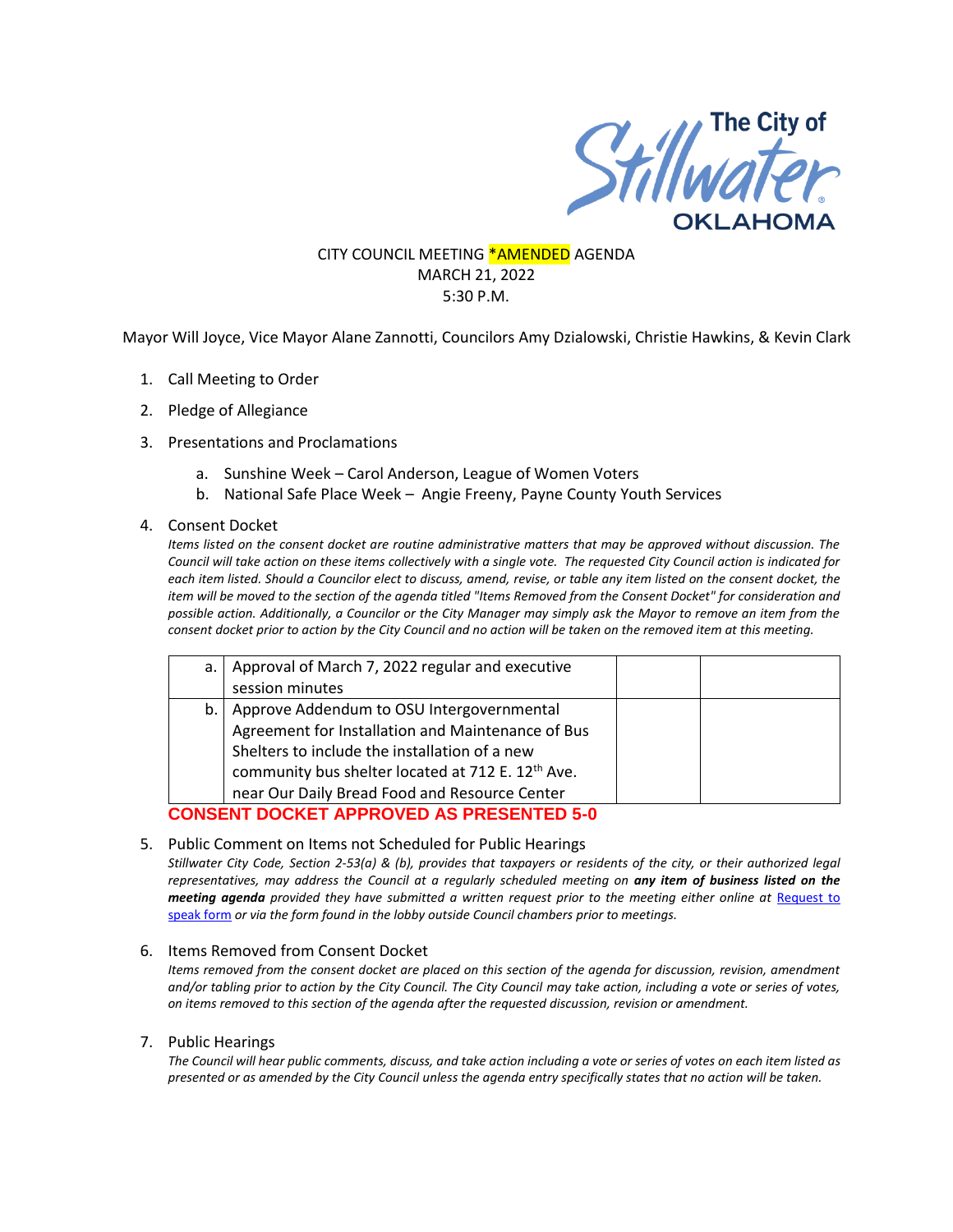| a.   Receive public comment regarding a request for a | $CC-22-36$   Brady Moore |
|-------------------------------------------------------|--------------------------|
| Specific Use Permit for a marijuana dispensary at 611 |                          |
| W Highpoint Drive                                     |                          |
| <b>APPROVED 5-0</b>                                   |                          |

## 8. General Orders

*The Council will hear a staff presentation, discuss, and take action including a vote or series of votes on each item listed as presented or as amended or revised by the City Council unless the agenda entry specifically states that no action will be taken. The requested City Council action is indicated in each agenda entry but may be amended or revised prior to action by the City Council.* 

| a. | Approve allocation of \$8,784,987.88 in ARPA funding<br>towards projects related to the Kaw Pipeline, raw<br>water storage, and the Water Treatment Plant<br><b>APPROVED 5-0</b>                                                                                                                                                                                                                                                | CC-22-37   | John McClenny                                   |
|----|---------------------------------------------------------------------------------------------------------------------------------------------------------------------------------------------------------------------------------------------------------------------------------------------------------------------------------------------------------------------------------------------------------------------------------|------------|-------------------------------------------------|
| b. | Authorize staff to submit Rebuilding American<br>Infrastructure with Sustainability and Equity (RAISE)<br>grant applications in the total amount of \$22.6<br>million for Duck Street and Western Road<br>reconstruction projects<br><b>APPROVED 5-0</b>                                                                                                                                                                        | $CC-22-38$ | John McClenny                                   |
| C. | Approve the use of safety/security encryption of<br>police and fire department radio traffic with the new<br>public safety radio system<br><b>APPROVED 5-0</b>                                                                                                                                                                                                                                                                  | $CC-22-39$ | Jeff Watts<br><b>Terry Essary</b><br>Dawn Jones |
| d. | Approve budget amendments reflecting receipt and<br>expenditure of additional CDBG-CV funds (CDBG-CV<br>Contract 18119) in the amount of \$265,000 for the<br>purposes of funding the Stillwater Resident COVID<br>Impact Assistance Program Phase 3<br><b>APPROVED 5-0</b>                                                                                                                                                     | $CC-22-41$ | <b>Becky Taylor</b>                             |
| e. | *Approve the purchase of property located at 2222<br>W 6 <sup>th</sup> Avenue in an amount not to exceed \$189,500<br>plus \$2,500 for closing costs and 2218 W 6 <sup>th</sup> Avenue<br>in an amount not to exceed \$145,000 plus \$2,500 for<br>closing costs as part of ODOT's Hwy 51 (6 <sup>th</sup> Avenue)<br>reconstruction project and authorize the City<br>Manager to sign related documents<br><b>APPROVED 5-0</b> | $CC-22-40$ | <b>Melissa Reames</b><br>Monty Karns            |

### 9. Resolutions

*The City Council will hear a staff presentation, discuss, and take action including a vote or series of votes on each resolution listed as presented or as amended or revised by the City Council.* 

| a. I RESOLUTION CC-2022-7: A RESOLUTION   | Becky Taylor |
|-------------------------------------------|--------------|
| AUTHORIZING THE CREATION OF PHASE 3 OF A  |              |
| <b>GRANT PROGRAM TO ASSIST STILLWATER</b> |              |
| RESIDENTS EXPERIENCING FINANCIAL HARDSHIP |              |
| DUE TO COVID-19 ADOPTED 5-0               |              |